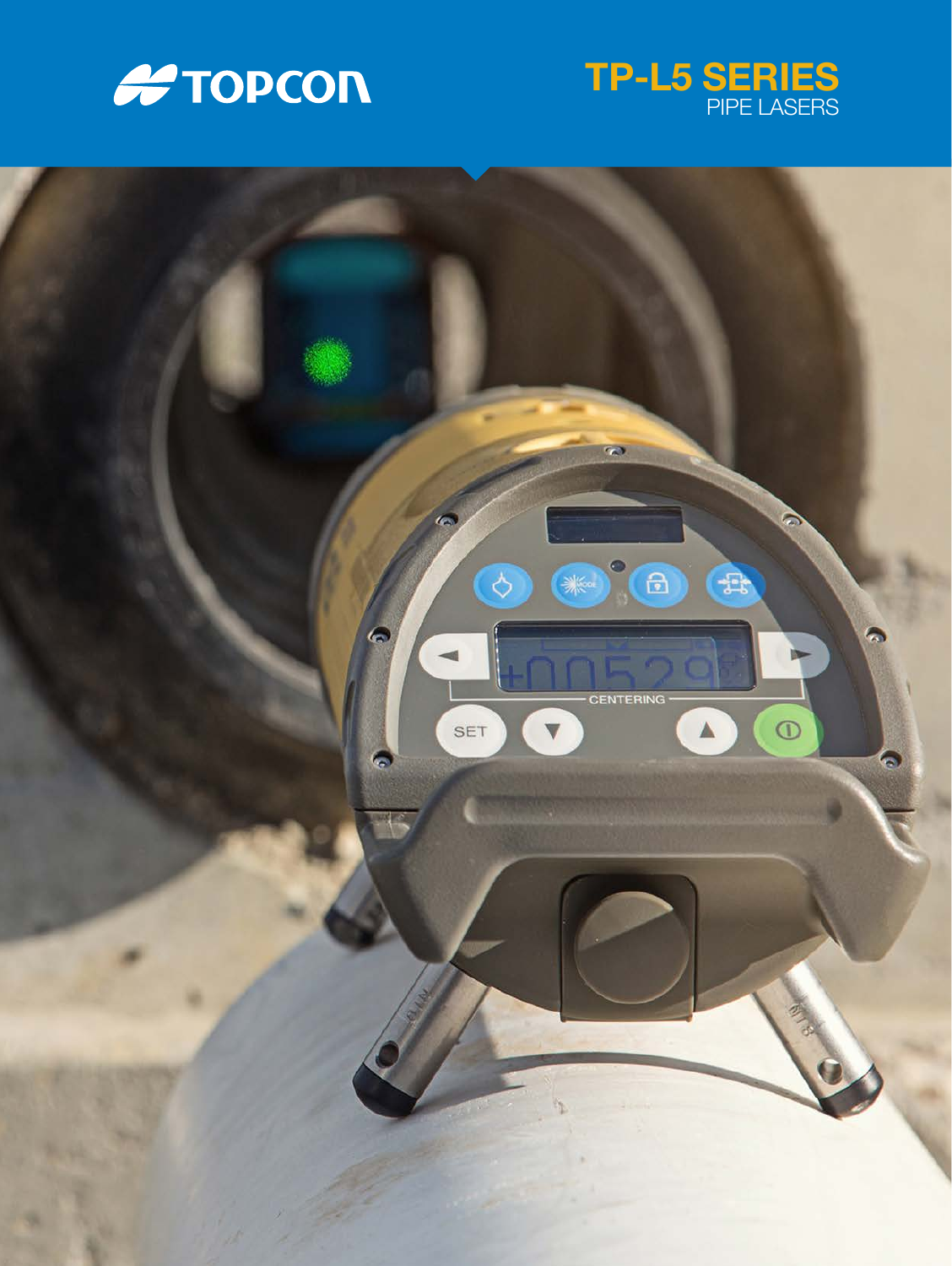



# World's Easiest-to-Use and Accurate Pipe Lasers

- World's first ultra-visible reliable GreenBeam®
- World's most accurate grade and leveling
- World's first SmartLine® auto-alignment system
- Tough cast aluminum housing
- Built in vertical plumb

## Most accurate line of pipe lasers available

The Topcon TP-L5 series of alignment lasers offers a unique combination of features and technology that are proven to meet the demands of contractors more than any other alignment lasers on the market.

No matter your specific application, trenches, sewers, over-the-top measuring, or even in mining and tunneling, the TP-L5 series is the industry standard.

### Brightest beam available

The patented Topcon GreenBeam® technology provides the brightest, most visible laser beam available. It's easily viewable in the brightest outside conditions.

#### Updated LCD display

Even easier to read menu, with a bright, LCD display.

#### Make adjustments from afar

The RC-200 remote puts all of the features at your fingertips whether you're near the laser or more than 600 feet away.

## Tough and reliable

As with all Topcon products, we manufacture with the highest quality in mind and back it up with a five-year laser guarantee.

When combined with features like smartline, auto-alignment, the worlds most accurate grade mechanism, power options that include a 20% battery increase over existing lasers; it's no wonder Topcon has set the industry standard.



# SmartLine® (TP-L5GV/AV/G)

Accelerate production by making setup and alignment automatic. Patented scanning technology allows the industry's only fast, accurate one-person automatic alignment feature: the SmartLine®.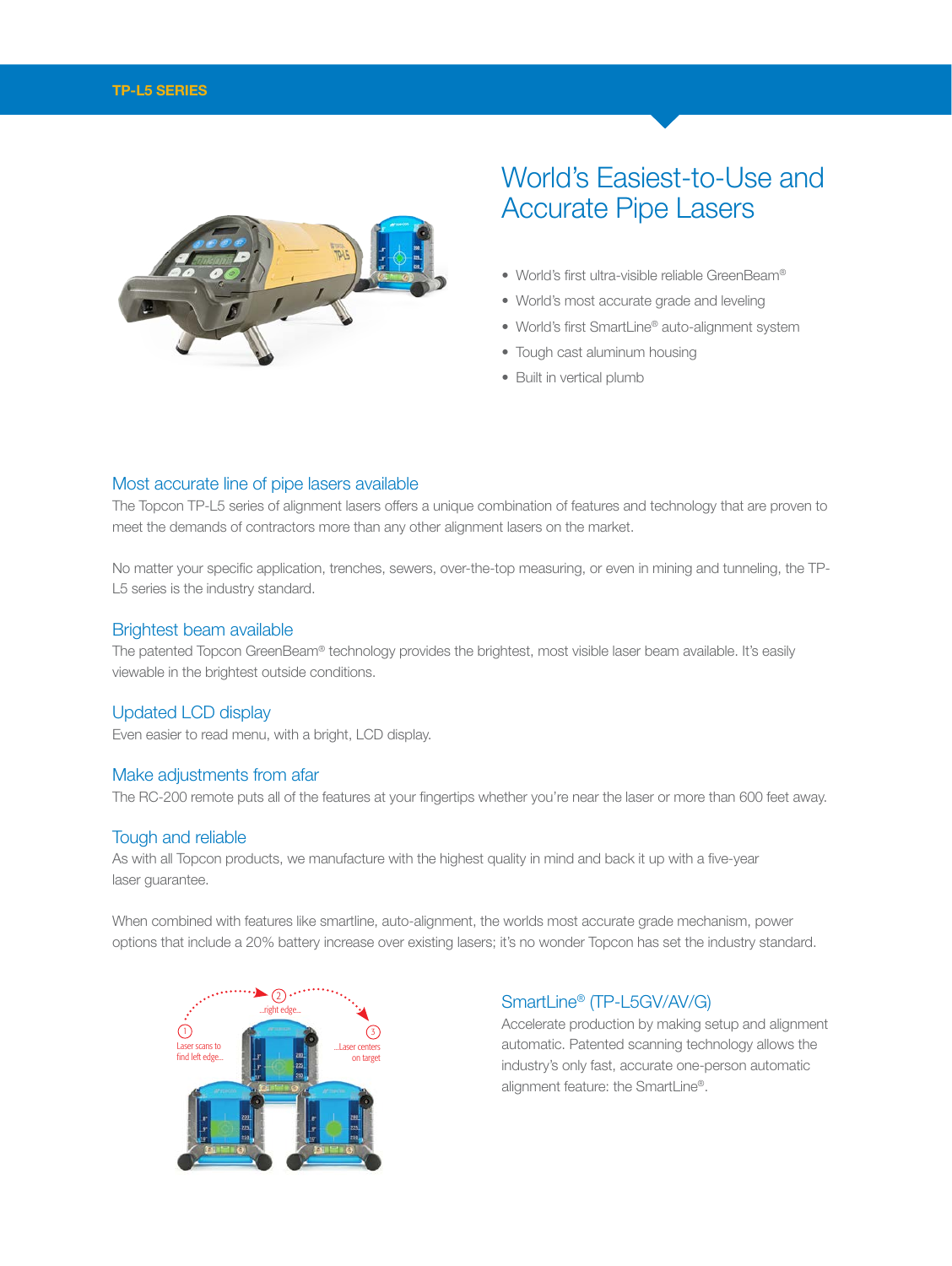